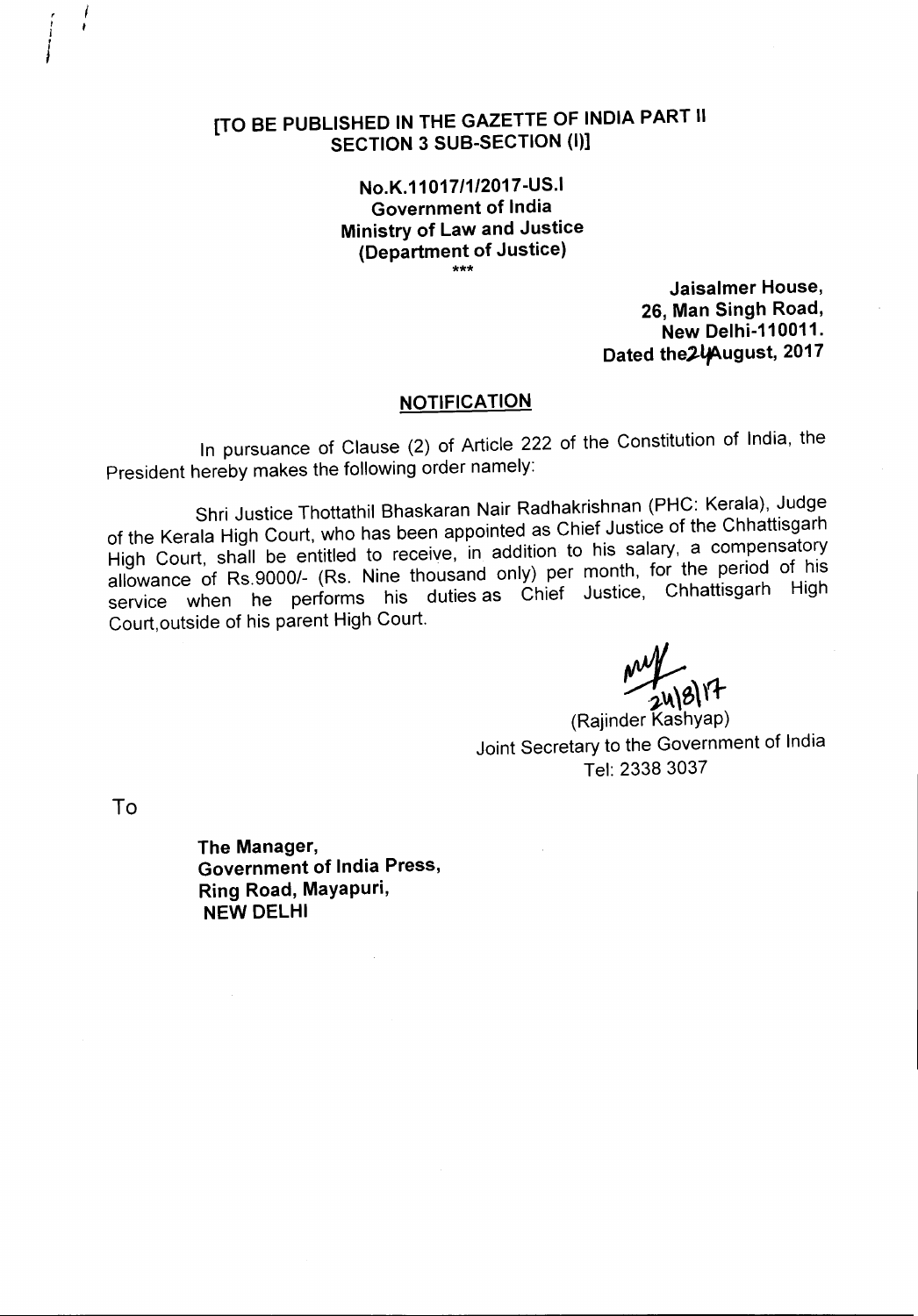Copy forwarded to:-

- 1. Shri Justice Thottathil Bhaskaran Nair Radhakrishnan, Chief Justice, Chhattisgarh High Court, Bilaspur.
- 2. The Secretary to Chief Minister, Chhattisgarh, Raipur.
- 3. The Chief Secretary, Chhattisgarh, Raipur.
- 4. The Accountant General, Chhattisgarh, Raipur.
- 5. The Registrar General, Chhattisgarh High Court, Bilaspur.
- 6. The Registrar General, Kerala High Court, Ernakulam.
- 7. NIC, DoJ- for uploading the notification on website of the Department.

~ (K.C. Thang) Under Secretary to the Govt. of India Tele: 23382978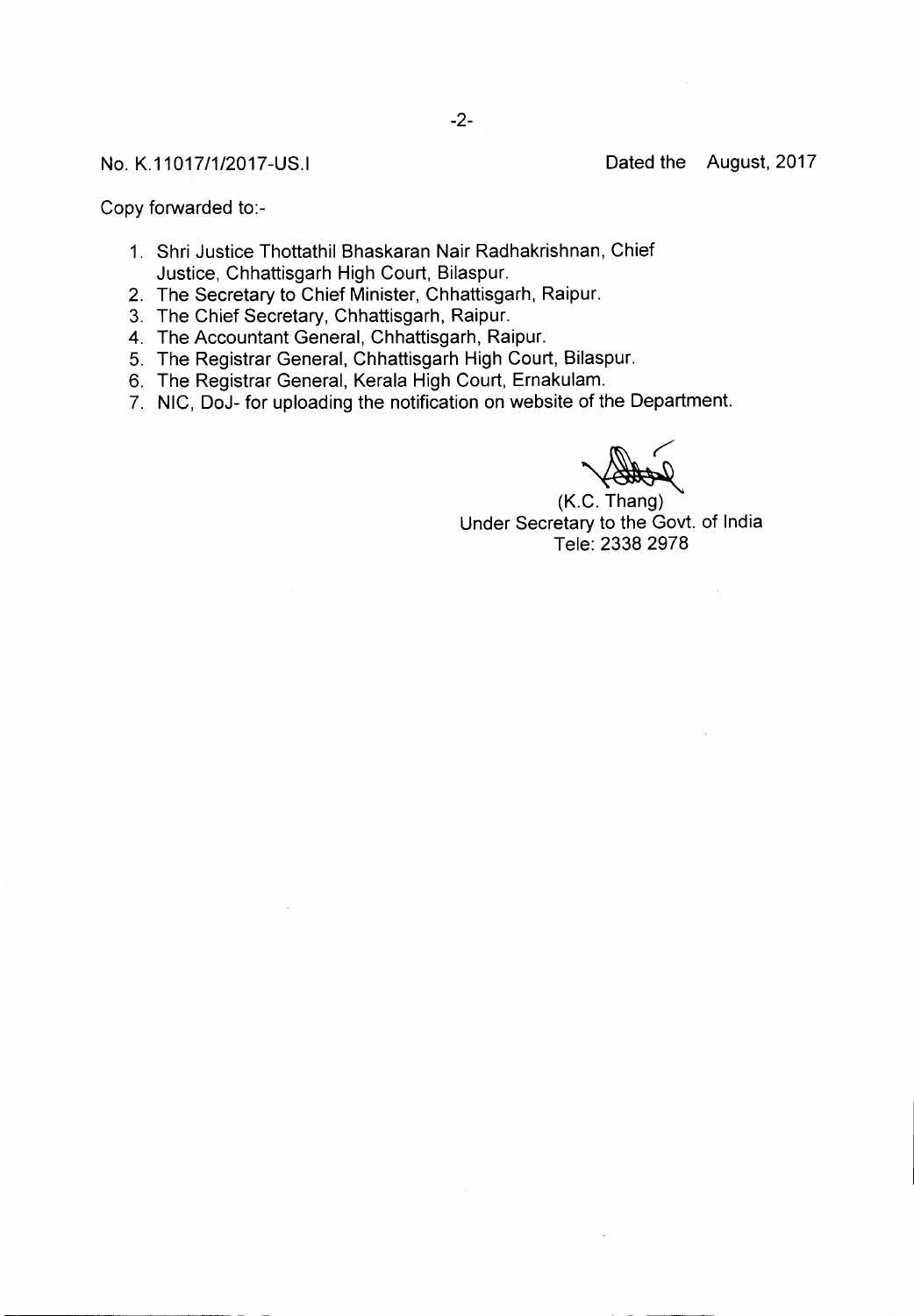**No.K.11017/1/2017-US.1 Government of India Ministry of Law and Justice (Department of Justice)** \*\*\*

**Jaisalmer House, 26, Man Singh Road, New Delhi-11 0011.** Dated the2 yAugust, 2017

## **NOTIFICATION**

**In** pursuance of Clause (2) of Article 222 of the Constitution of India, the President hereby makes the following order namely:

Shri Justice Pradip Kumar Mohanty (PHC: Orissa), Judge of Jharkhand High Court, who has been appointed as Chief Justice of the Jharkhand High Court, shall be entitled to receive, in addition to his salary, a compensatory allowance of Rs.9000/- (Rs. Nine thousand only) per month, for the period of his service when he performs his duties as Chief Justice, Jharkhand High Court,outside ofhis parent High Court.

w /<br>2418117

(Rajinder Kashyap) Joint Secretary to the Government of India Tel: 2338 3037

**To**

 $\hat{I}=\hat{I}$ *i I I*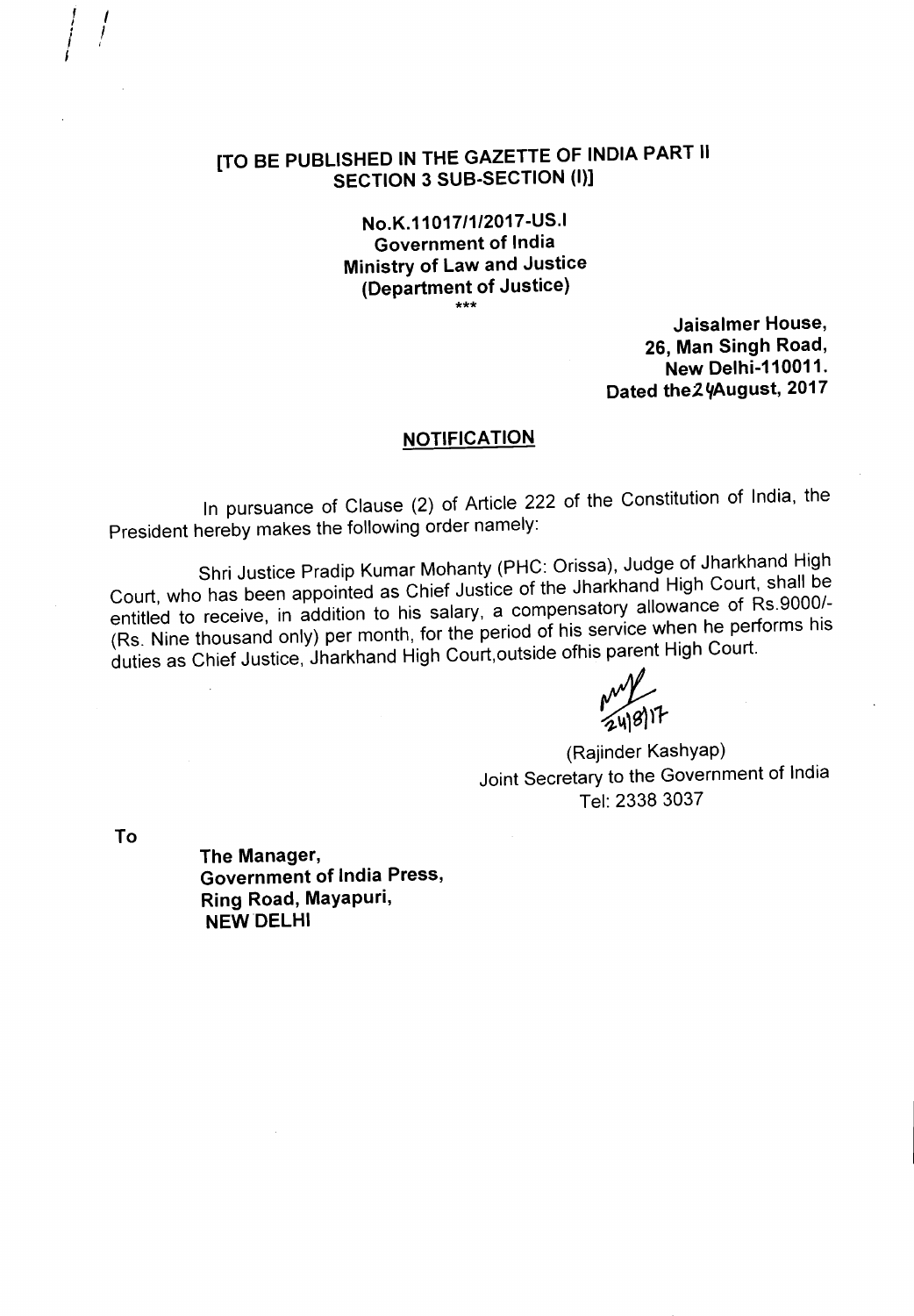Copy forwarded to:-

- 1. Shri Justice Pradip Kumar Mohanty, Chief Justice, Jharkhand High Court, Ranchi.
- 2. The Secretary to Chief Minister, Jharkhand, Ranchi.
- 3. The Chief Secretary, Government of Jharkhand, Ranchi.
- 4. The Accountant General, Jharkhand, Ranchi.
- 5. The Registrar General, Jharkhand High Court, Ranchi.
- 6. The Registrar General, Orissa High Court, Cuttack.
- 7. NIC, DoJ- for uploading the notification on website of the Department.

*r*

 $(K.C. Thang)$ Under Secretary to the Govt. of India Tele: 23382978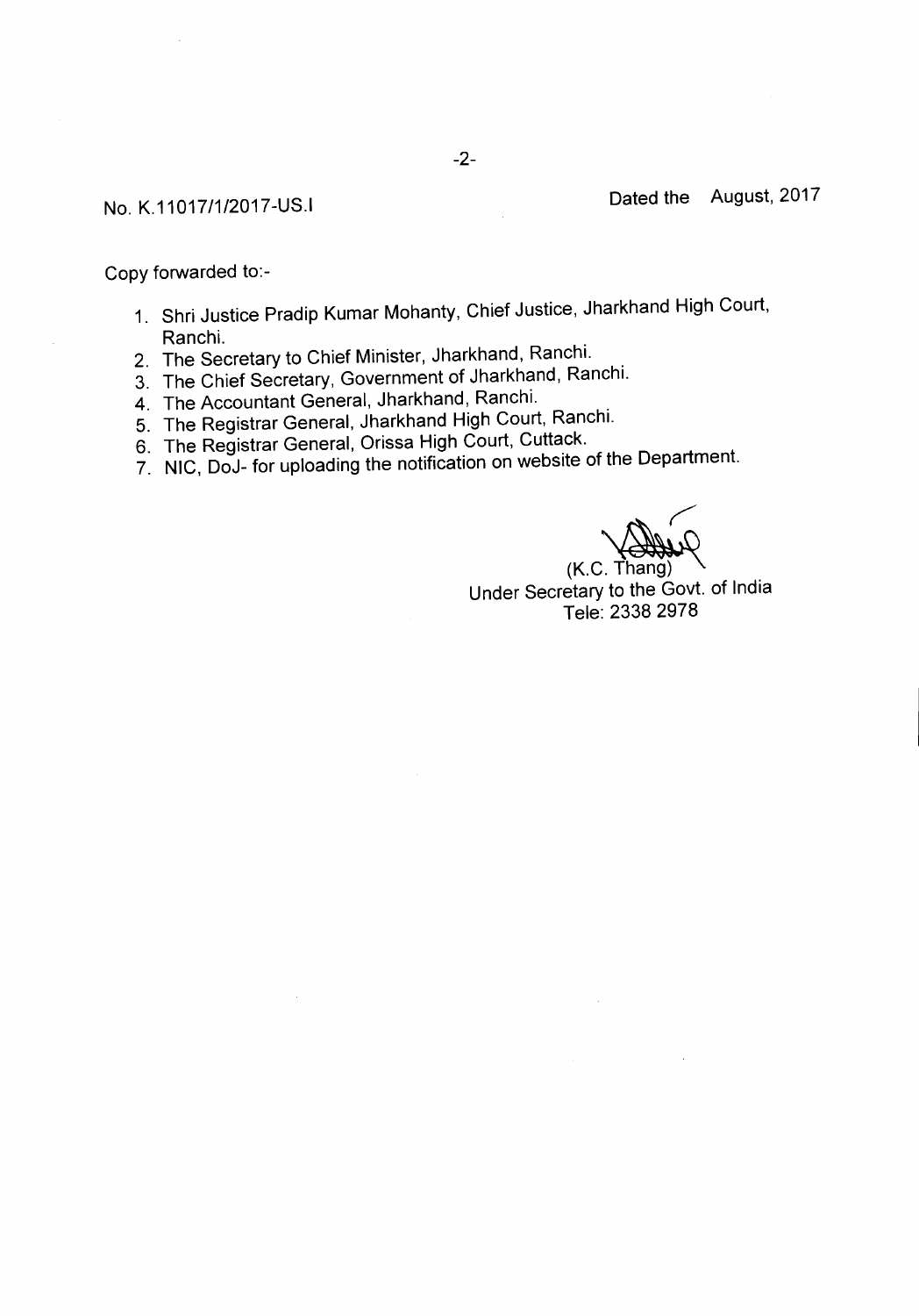## **No.K.11** *017/1/2017* **-US.I Government of India Ministry of Law and Justice (Department of Justice)** \*\*\*

**Jaisalmer House,** 26, **Man Singh Road, New Delhi-110011.** Dated the<sup>2</sup>y August, 2017

## **NOTIFICATION**

In pursuance of Clause (2) of Article 222 of the Constitution of India, the President hereby makes the following order namely:

Shri Justice Navaniti Prasad Singh (PHC: Patna), Judge of the Patna High Court, who has been appointed as Chief Justice of the Kerala High Court, shall be entitled to receive, in addition to his salary, a compensatory allowance of RS.9000/- (Rs. Nine thousand only) per month, for the period of his service when he performs his duties as Chief Justice, Kerala High Court,outside ofhis parent High Court.

 $\sim$ 

(Rajind**é**r Kashyap) Joint Secretary to the Government of India Tel: 23383037

**To**

 $\mathbf{r}$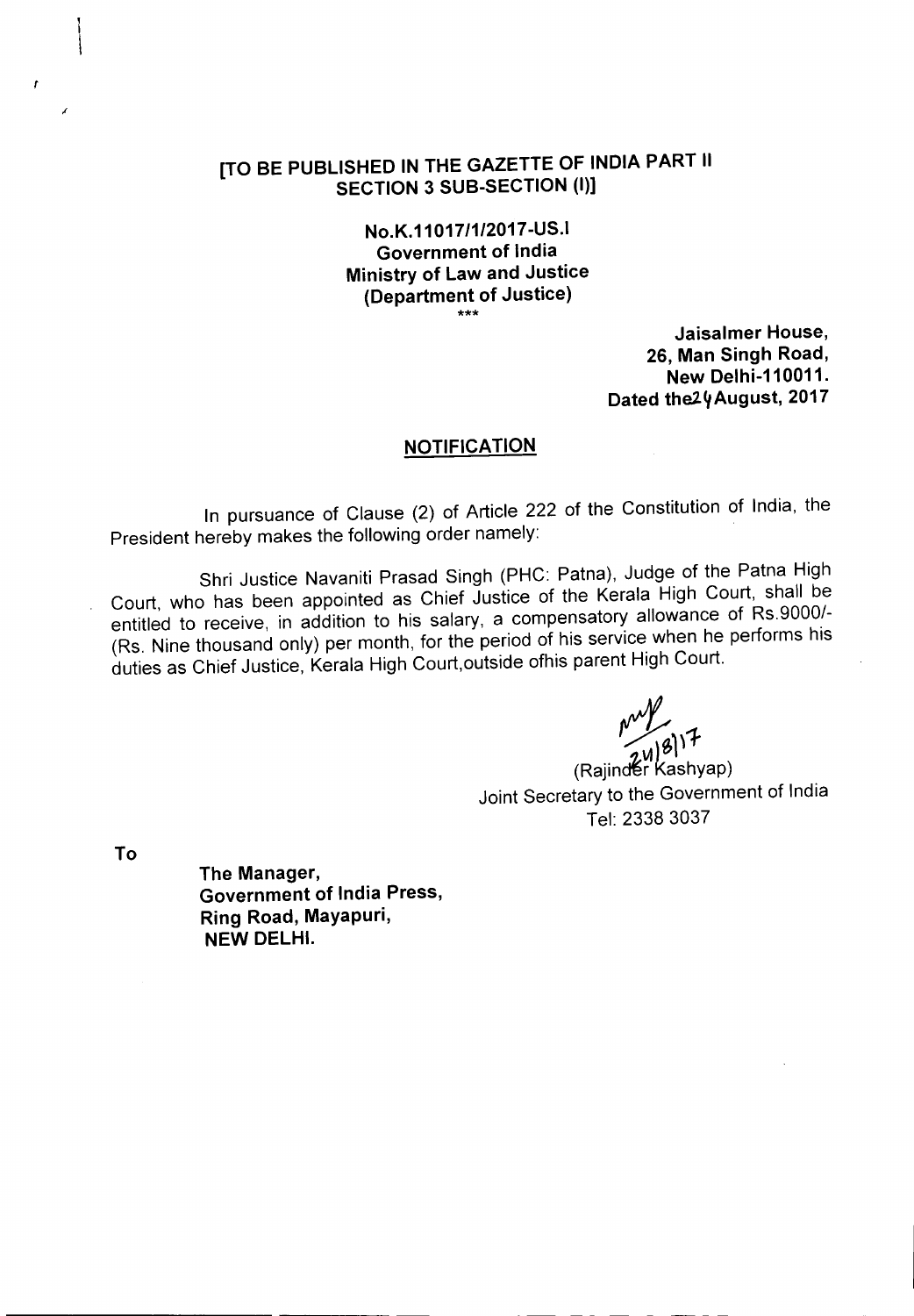Copy forwarded to:-

- 1. Shri Justice Navaniti Prasad Singh, Chief Justice, Kerala High Court, Ernakulam.
- 2. The Secretary to Chief Minister, Kerala, Thiruvananthapuram.
- 3. The Chief Secretary, Government of Kerala, Thiruvananthapuram.
- 4. The Accountant General, Kerala, Thiruvananthapuram.
- 5. The Registrar General, Kerala High Court, Ernakulam.
- 6. The Registrar General, Patna High Court, Patna.
- 7. NIC, DoJ- for uploading the notification on website of the Department.

~ (K.C. Thang)

Under Secretary to the Govt. of India Tele: 2338 2978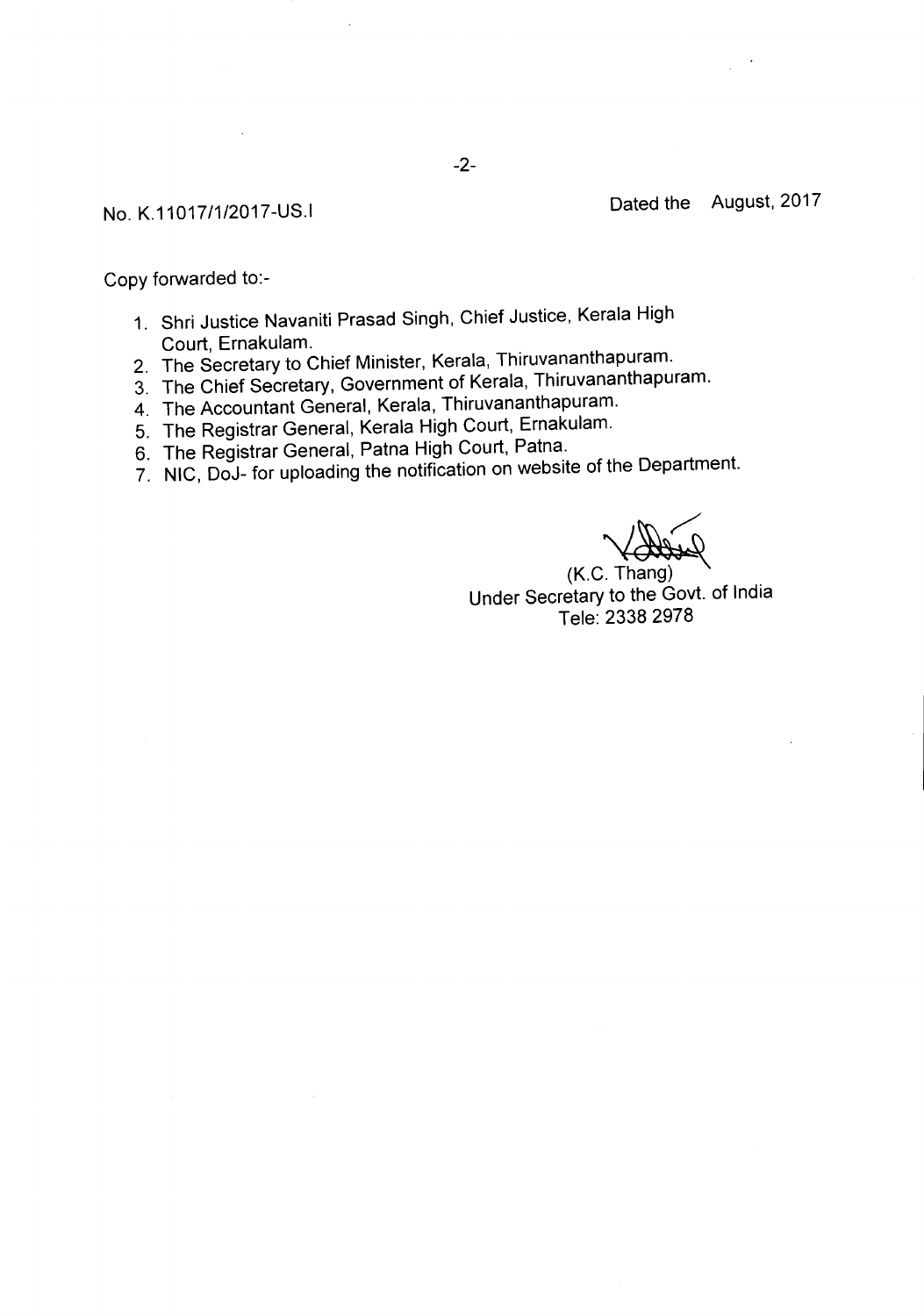No.K.11017/1/2017-US.I Government of India Ministry of Law and Justice (Department of Justice) \*\*\*

Jaisalmer House, 26, Man Singh Road, New Delhi-110011. Dated the24August, 2017

## **NOTIFICATION**

In pursuance of Clause (2) of Article 222 of the Constitution of India, the President hereby makes the following order namely:

Shri Justice Rajendra Menon (PHC: Madhya Pradesh), Judge of the Madhya Pradesh High Court, who has been appointed as Chief Justice of the Patna High Court, shall be entitled to receive, in addition to his salary, a compensatory allowance of Rs.9000/- (Rs. Nine thousand only) per month, for the period of his service when he performs his duties as Chief Justice, Patna High Court,outside ofhis parent High Court.

 $~\frac{1}{24|8|17}$ 

(Rajinder Kashyap) Joint Secretary to the Government of India Tel: 23383037

To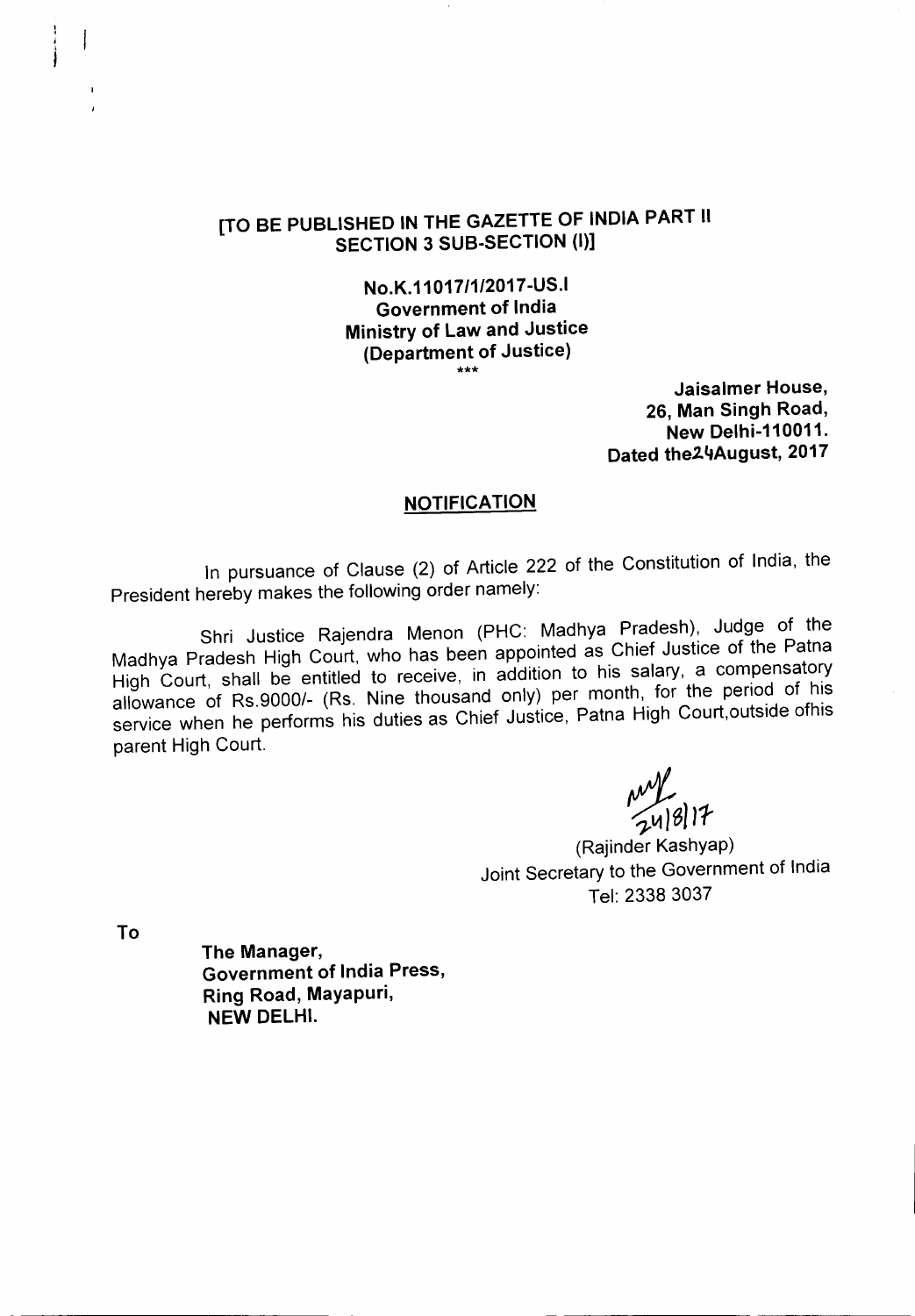Copy forwarded to:-

- 1. Shri Justice Rajendra Menon, Chief Justice, Patna High Court, Patna.
- 2. The Secretary to Chief Minister, Bihar, Patna.
- 3. The Chief Secretary, Government of Bihar, Patna.
- 4. The Accountant General, Bihar, Patna.
- 5. The Registrar General, Patna High Court, Patna.
- 6. The Registrar General, Madhya Pradesh High Court, Jabalpur.
- 7. NIC, DoJ- for uploading the notification on website of the Department.

~ (K.C. Thang)

Under Secretary to the Govt. of India Tele: 23382978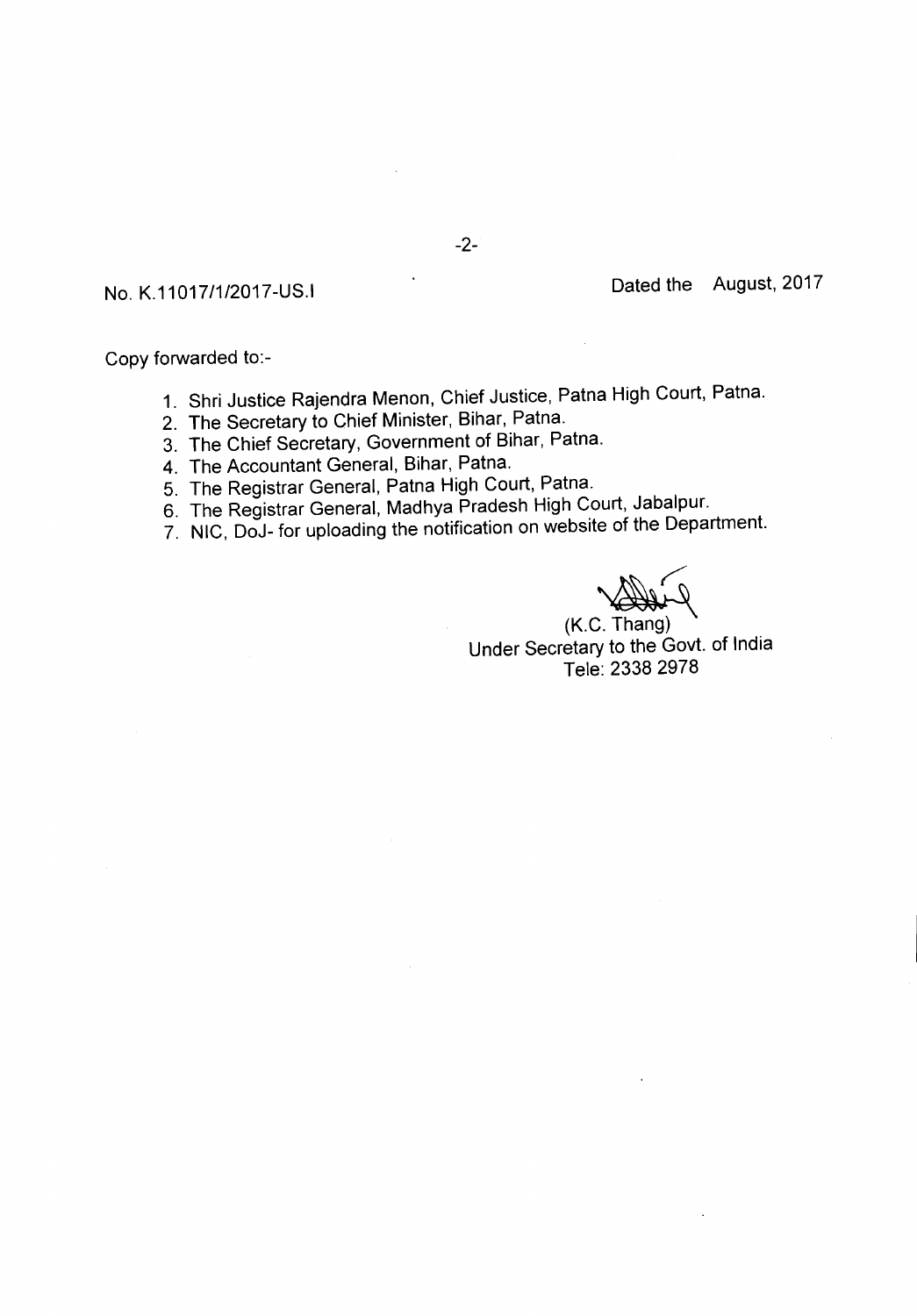No.K.11017/1/2017-US.I Government of India Ministry of Law and Justice (Department of Justice) \*\*\*

> Jaisalmer House, 26, Man Singh Road, **New Delhi-110011.** Dated the24August, 2017

### NOTIFICATION

In pursuance of Clause (2) of Article 222 of the Constitution of India, the President hereby makes the following order namely:

Shri Justice Badar Durrez Ahmed (PHC: Delhi), Judge of the Delhi High Court, who has been appointed as Chief Justice of the Jammu and Kashmir High Court, shall be entitled to receive, in addition to his salary, a compensatory allowance of Rs.9000/- (Rs. Nine thousand only) per month, for the period of his service when he performs his duties as Chief Justice, Jammu & Kashmir High Court,outside ofhis parent High Court.

 $mT_{el}$  2017

(Rajinder Kashyap) Joint Secretary to the Government of India Tel: 2338 3037

To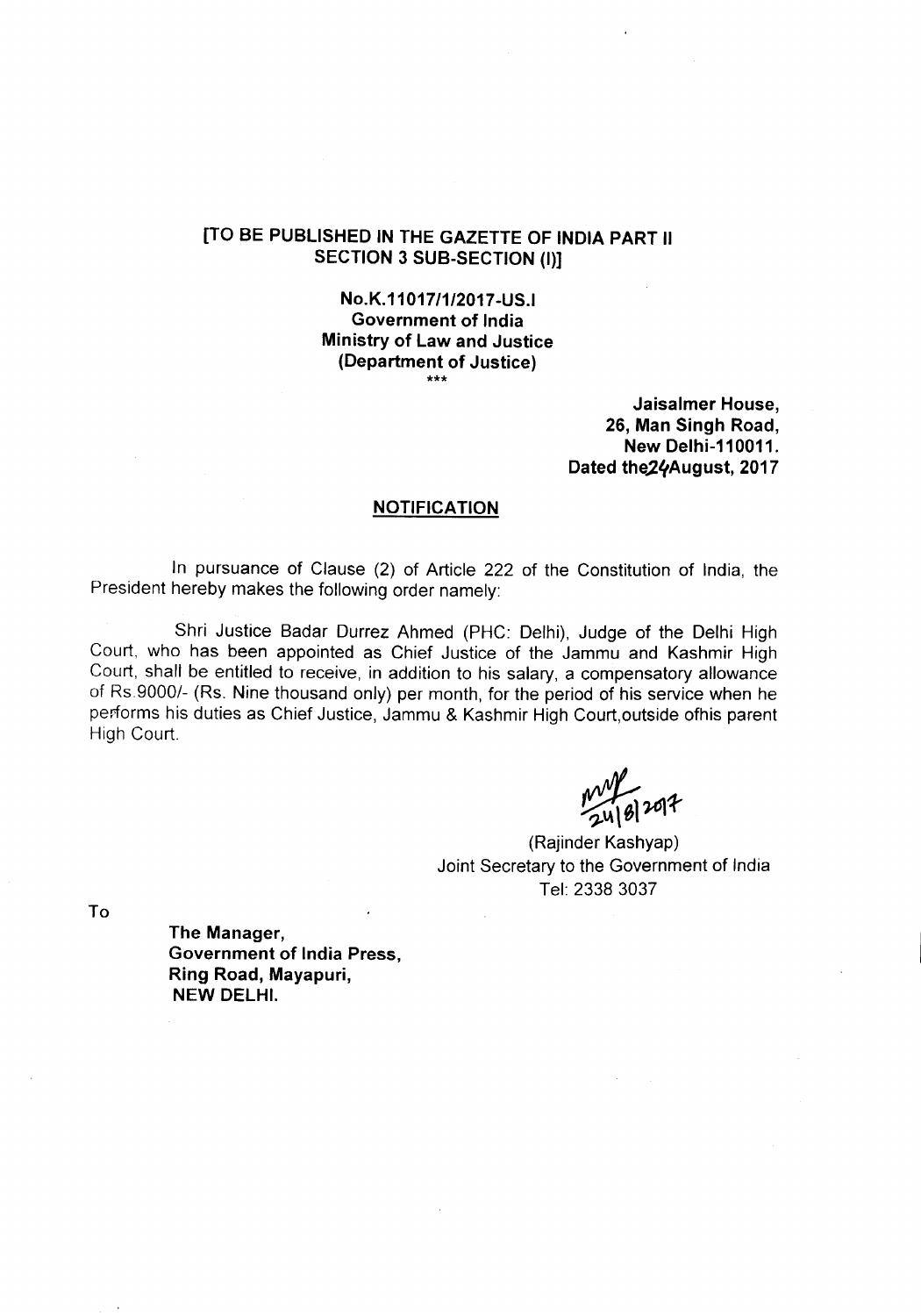Copy forwarded to:-

- 1. Shri Justice Badar Durrez Ahmed, Chief Justice, Jammu & Kashmir High Court, Srinagar.
- 2. The Secretary to Chief Minister, Jammu & Kashmir, Jammu.
- 3. The Chief Secretary, Government of Jammu & Kashmir, Jammu.
- 4. The Registrar General, Jammu & Kashmir High Court, Jammu.
- 5. The Accountant General, Jammu & Kashmir, Jammu.
- 6. The Registrar General, Delhi High Court, New Delhi.
- 7. NIC, DoJ- for uploading the notification on website of the Department.

 $(K.C. Thang)$ Under Secretary to the Govt. of India Tele: 23382978

-2-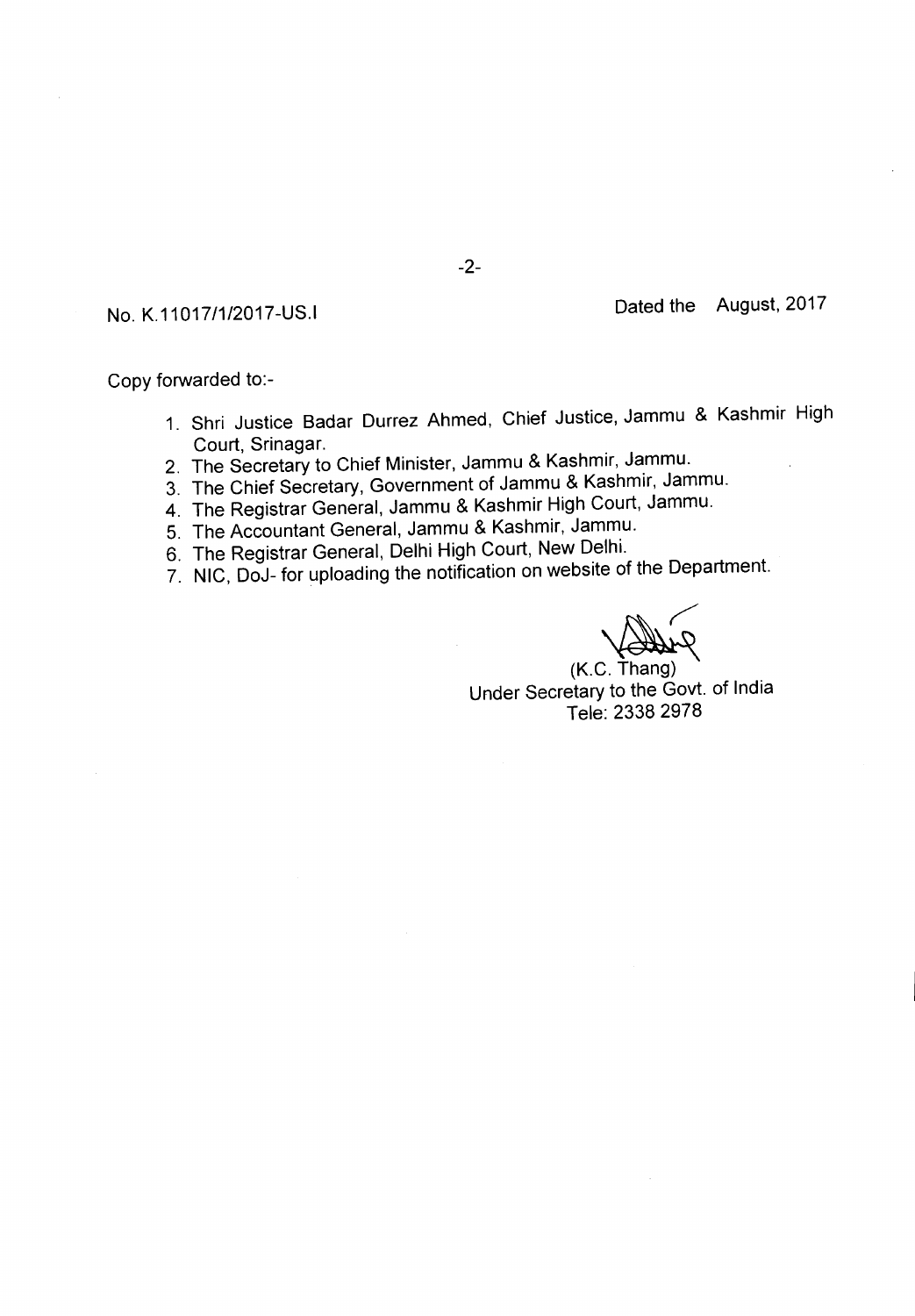## **No.K.11017/1/2017-US.I Government of India Ministry of Law and Justice (Department of Justice)** \*\*\*

**Jaisalmer House, 26, Man Singh Road, New Delhi-11 0011. Dated the24August, 2017**

## **NOTIFICATION**

In pursuance of Clause (2) of Article 222 of the Constitution of India, the President hereby makes the following order namely:

Shri Justice Pradeep Nandrajog (PHC: Delhi), Judge of the Delhi High Court, who has been appointed as Chief Justice of the Rajasthan High Court, shall be entitled to receive, in addition to his salary, a compensatory allowance of Rs.9000/- (Rs. Nine thousand only) per month, for the period of his service when he performs his duties as Chief Justice, Rajasthan High Court,outside ofhis parent High Court.

 $\frac{1}{248}$ 

(Rajinder Kashyap) Joint Secretary to the Government of India Tel: 2338 3037

**To**

,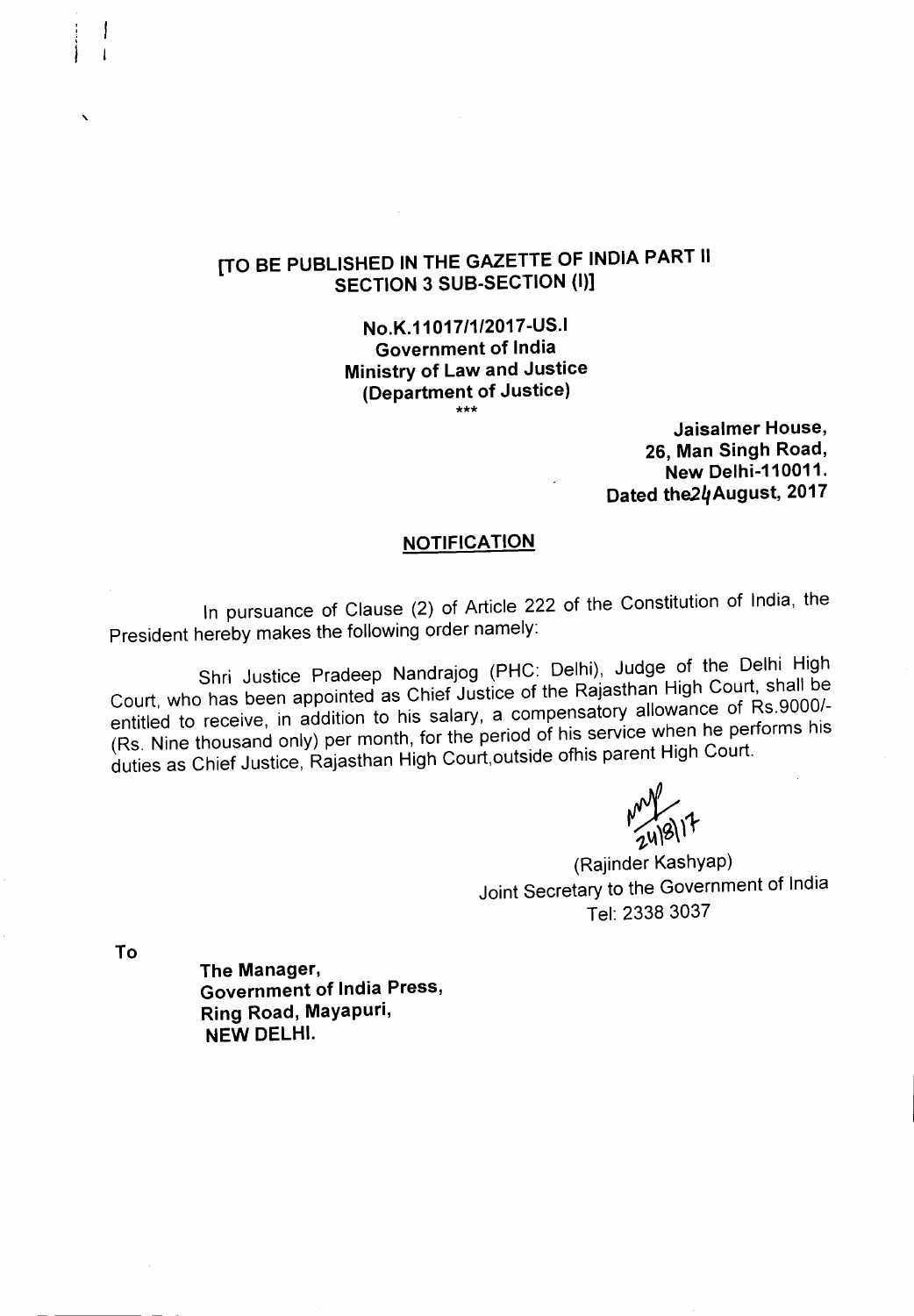Copy forwarded to:-

- 1. Shri Justice Pradeep Nandrajog, Chief Justice, Rajasthan High Court, Jodhpur.
- 2. The Secretary to Chief Minister, Rajasthan, Jaipur.
- 3. The Chief Secretary, Government of Rajasthan, Jaipur.
- 4. The Registrar General, Rajasthan High Court, Jodhpur.
- 5. The Accountant General, Rajasthan, Jaipur.
- 6. The Registrar General, Delhi High Court, New Delhi.
- 7. NIC, DoJ- for uploading the notification on website of the Department. *.:*

(K.C. Thang)

Under Secretary to the Govt. of India Tele: 23382978

 $\bar{\chi}$ 

-2-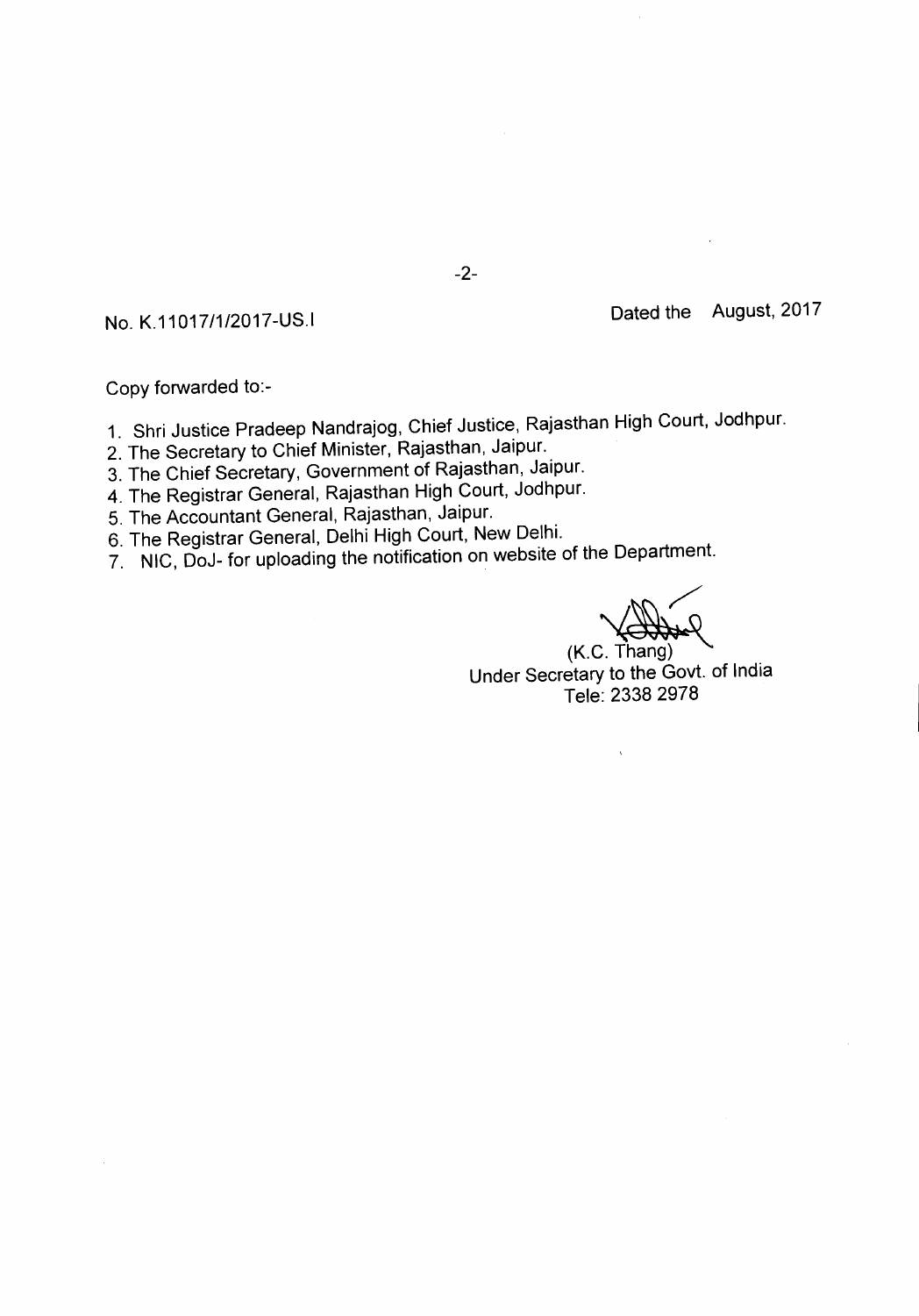No.K.11017/1/2017-US.1 Government of India Ministry of Law and Justice (Department of Justice) \*\*\*

> Jaisalmer House, 26, Man Singh Road, New Delhi-110011. Dated the24August, 2017

## **NOTIFICATION**

In pursuance of Clause (2) of Article 222 of the Constitution of India, the President hereby makes the following order namely:

Kumari Justice Indira Banerjee (PHC: Calcutta), Judge of the Delhi High Court, who has been appointed as Chief Justice of the Madras High Court, shall be entitled to receive, in addition to her salary, a compensatory allowance of Rs.9000/- (Rs. Nine thousand only) per month, for the period of her service when she performs her duties as Chief Justice, Madras High Court,outside ofher parent High Court.

 $\frac{1}{2}$ 

(Rajinder Kashyap) Joint Secretary to the Government of India Tel: 2338 3037

To

 $\bar{f}$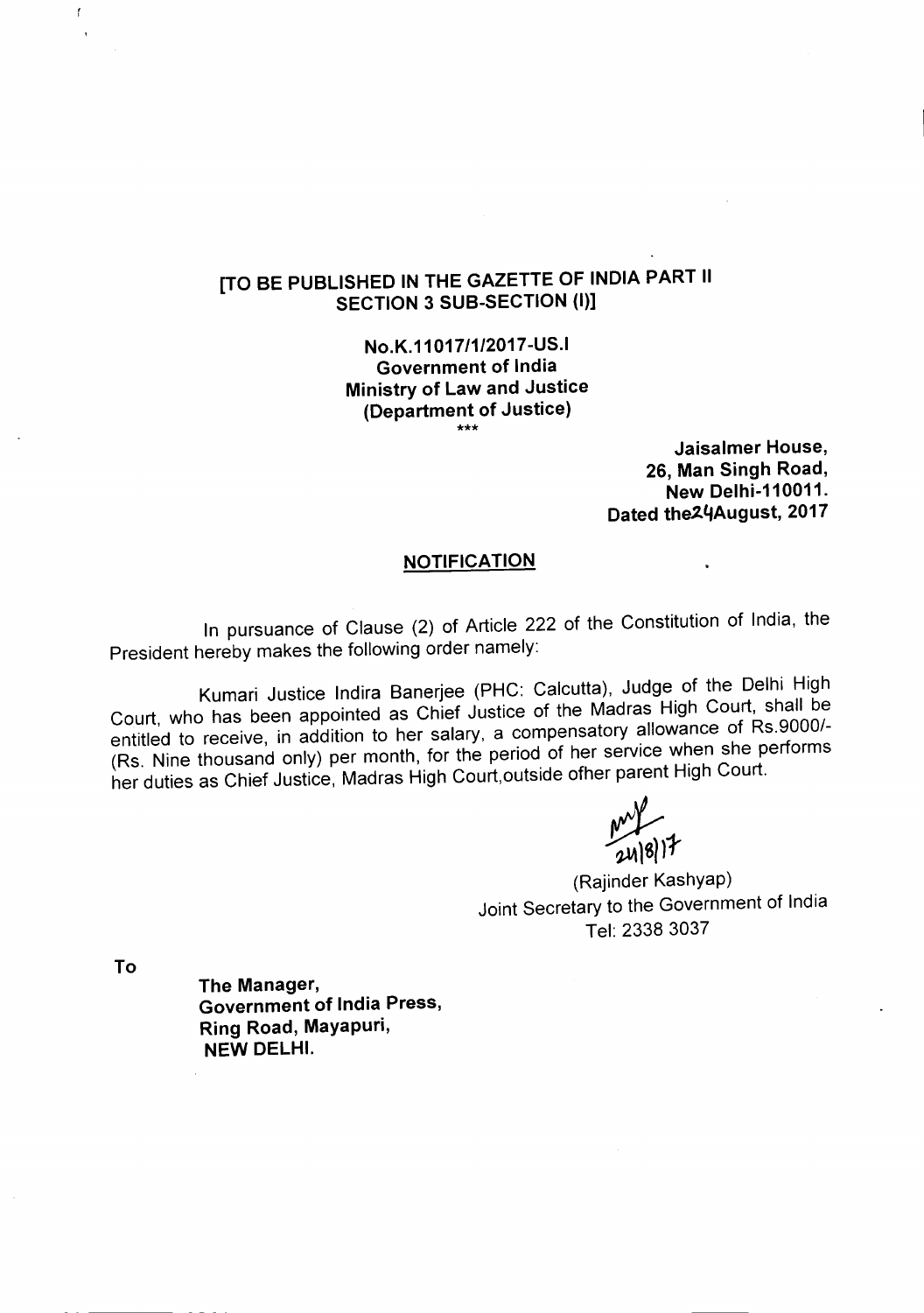Copy forwarded to:-

- 1. Kumari Justice Indira Banerjee, Chief Justice, Madras High Court, Jodhpur.
- 2. The Secretary to Chief Minister, Tamil Nadu, Madras.
- 3. The Chief Secretary, Government of Tamil Nadu, Madras.
- 4. The Accountant General, Tamil Nadu, Madras.
- 5. The Registrar General, Madras High Court, Chennai.
- 6. The Registrar General, Delhi High Court, New Delhi.
- 7. The Registrar General, Calcutta High Court, Kolkata.
- 8. NIC, DoJ- for uploading the notification on website of the Department.

 $(K.C. Thang)$ Under Secretary to the Govt. of India Tele: 2338 2978

-2-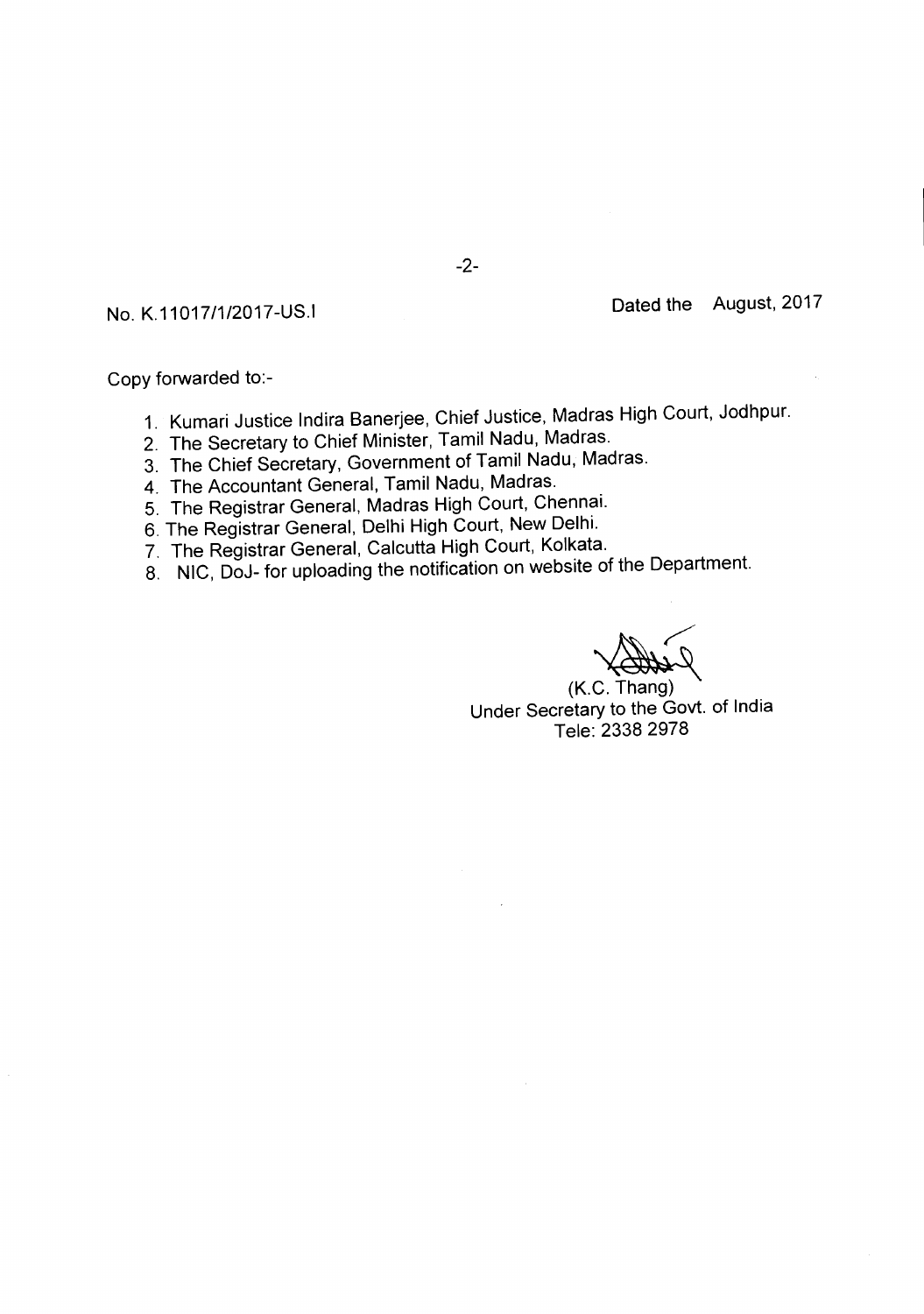## **No.K.11017/1/2017-US.1 Government of India Ministry of Law and Justice (Department of Justice)** \*\*\*

**Jaisalmer House, 26, Man Singh Road, New Delhi- 110011. Dated the 24 August, 2017** 

## **NOTIFICATION**

In pursuance of Clause (2) of Article 222 of the Constitution of India, the President hereby makes the following order namely:

Shri Justice Hemant Gupta (PHC: Punjab & Haryana), Judge of the Patna High Court, who has been appointed as Chief Justice of the Madhya Pradesh High Court, shall be entitled **to** receive, in addition to his salary, a compensatory allowance of Rs.9000/- (Rs. Nine thousand only) per month, for the period of his service when he performs his duties as Chief Justice, Madhya Pradesh High Court,outside ofhis parent High Court.

my<br>2418 17

(Rajinder Kashyap) Joint Secretary to the Government of India Tel: 2338 3037

**To**